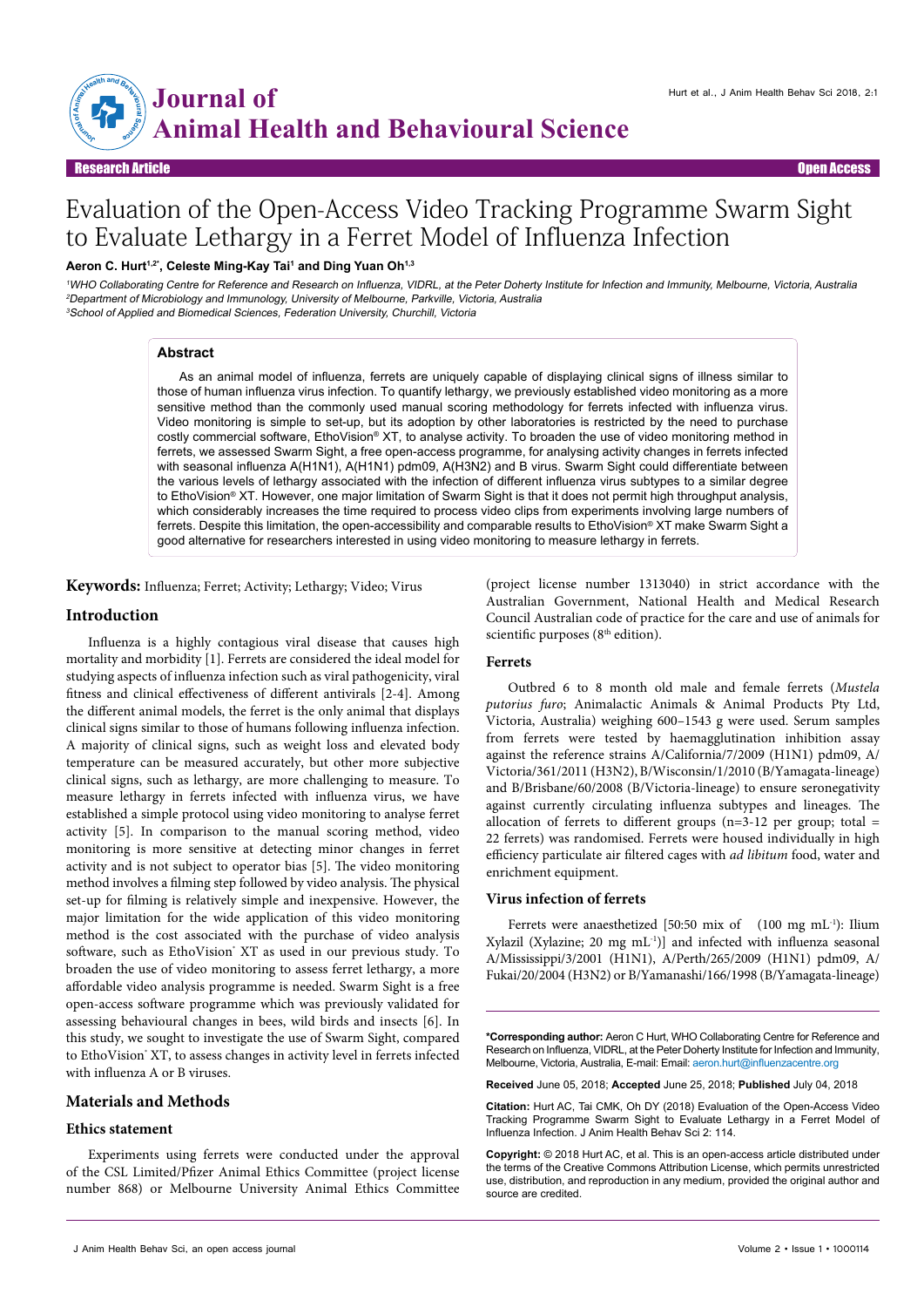**Citation:** Hurt AC, Tai CMK, Oh DY (2018) Evaluation of the Open-Access Video Tracking Programme Swarm Sight to Evaluate Lethargy in a Ferret Model of Influenza Infection. J Anim Health Behav Sci 2: 114.

respectively. For influenza A(H1N1) pdm09 and B viruses, ferrets were infected by intranasal instillation with  $10^{\rm 5}\, {\rm TCID}_{_{\rm S0}}$  (median tissue culture infectious dose) of MDCK (Madin-Darby canine kidney (MDCK; ATCC $^{\circ}$ CCL-34<sup>TM</sup>)-propagated viruses. For influenza seasonal A(H1N1) and A(H3N2) viruses, ferrets were infected by contact transmission whereby experimentally infected donor ferrets were co-housed with naïve recipients for 48-hours to initiate the infection. Nasal washes were collected daily from sedated ferrets (intramuscular injection of Xylazine at 5 mg kg-1) by instilling 1 mL of sterile PBS into one nostril and allowing the liquid to flow out of the other nostril into a collection tube. Titres of infectious virus in the nasal washes were quantified by a viral infectivity assay as described by Reed and Muench [7].

#### **Video filming of ferrets**

Daily video monitoring of ferret activity was carried out as previously described [5]. Ferrets were removed from their respective cages and placed into a 400 litre box and their activity was recorded for 1 minute (Figure 1). Between the filming of each ferret, the box was cleaned with 80% (v/v) ethanol. To determine the baseline activity of each ferret, measurements were taken for 5 consecutive days prior to viral infection. The filming sequence of individual ferrets in all groups was randomly assigned and filming was carried out daily at approximately the same time each day (between 8 to 9 am).

#### **Activity analysis with EthoVision® XT**

Activity levels were measured using the motion analysis programme, EthoVision® XT 10.0 (Noldus IT, Netherland) as previously described [5]. Video files (AVI. format; converted from MTS. format) were uploaded into EthoVision® XT and the activity level of ferrets was measured by the software as a function of pixel change.

#### **Activity analysis with Swarm Sight**

Activity was measured using the free open-access motion analysis programme, Swarm Sight [6]. Video files (AVI. or MTS. format) were individually uploaded and activity analysed using Swarm Sight. Within the activity settings, 'motion threshold' was adjusted to 29 to minimise background noise and 'motion contrast' and 'speed' were adjusted to 1X and 100%, respectively. The 'region of interest' for analysis included the whole box to capture all movements of the ferret. The recorded video was analysed for 1 minute and the number of changed pixels for each frame was tabulated by the Swarm Sight programme. A daily mean pixel change per frame (a total of 1684 frames) was then calculated for each ferret.

#### **Statistical analysis**

Unpaired t-test was used to compare between 'low' and 'high' activity for Swarm Sight and EthoVision' XT. Mann-Whitney U nonparametric test was used to compare day-to-day differences in mean activity between the different groups. A P-value *of* <0.05 was considered statistically significant.

# **Results**

#### **Assessment of Swarm Sight to analyse ferret activity**

To assess the preliminary suitability of Swarm Sight to analyse ferret activity, 20 videos depicting 'low' and 'high' ferret activity (as determined by EthoVision<sup>®</sup> XT) were analysed using Swarm Sight. As shown in Figure 2 Swarm Sight was able to clearly discriminate between the two levels of activity where the relative fold difference between the mean levels was similar to that measured by EthoVision® XT (Swarm Sight: 2.3-fold versus EthoVision® XT: 2.2-fold). These data demonstrated that Swarm Sight could be used to analyse videos of ferrets using our established filming set-up and produce activity data comparable to that determined from EthoVision® XT.

# **Assessment of Swarm Sight to analyse ferret activity post influenza infection**

To further assess whether Swarm Sight was a suitable programme to analyse ferret activity following influenza virus infection, we analysed a series of video recordings of ferrets infected with different influenza viruses. Swarm Sight and EthoVision' XT analyses were carried out on the same set of videos. The influenza viral shedding profile for each group of ferrets infected with a particular influenza virus is provided in Figure S1.

Ferrets infected with influenza A(H1N1) pdm09 viruses experienced low activity from days 2 to 6 post-infection (pi), before activity began to increase after day 6 pi and returned to above baseline levels on day 11 pi (Figure 3A). The activity level data provided by EthoVision' XT and Swarm Sight showed a high degree of similarity. For ferrets infected with the influenza seasonal A(H1N1) viruses, both EthoVision' XT and Swarm Sight showed that infected ferrets had a reduction in activity level on day 1 pi and reached a nadir on day 4 pi, before gradually returning to near baseline levels of activity on days 9 and 11 pi (Figure 3B). Although there was slightly less similarity between these data points than that observed for A(H1N1) pdm09, there was no statistical difference between the results from

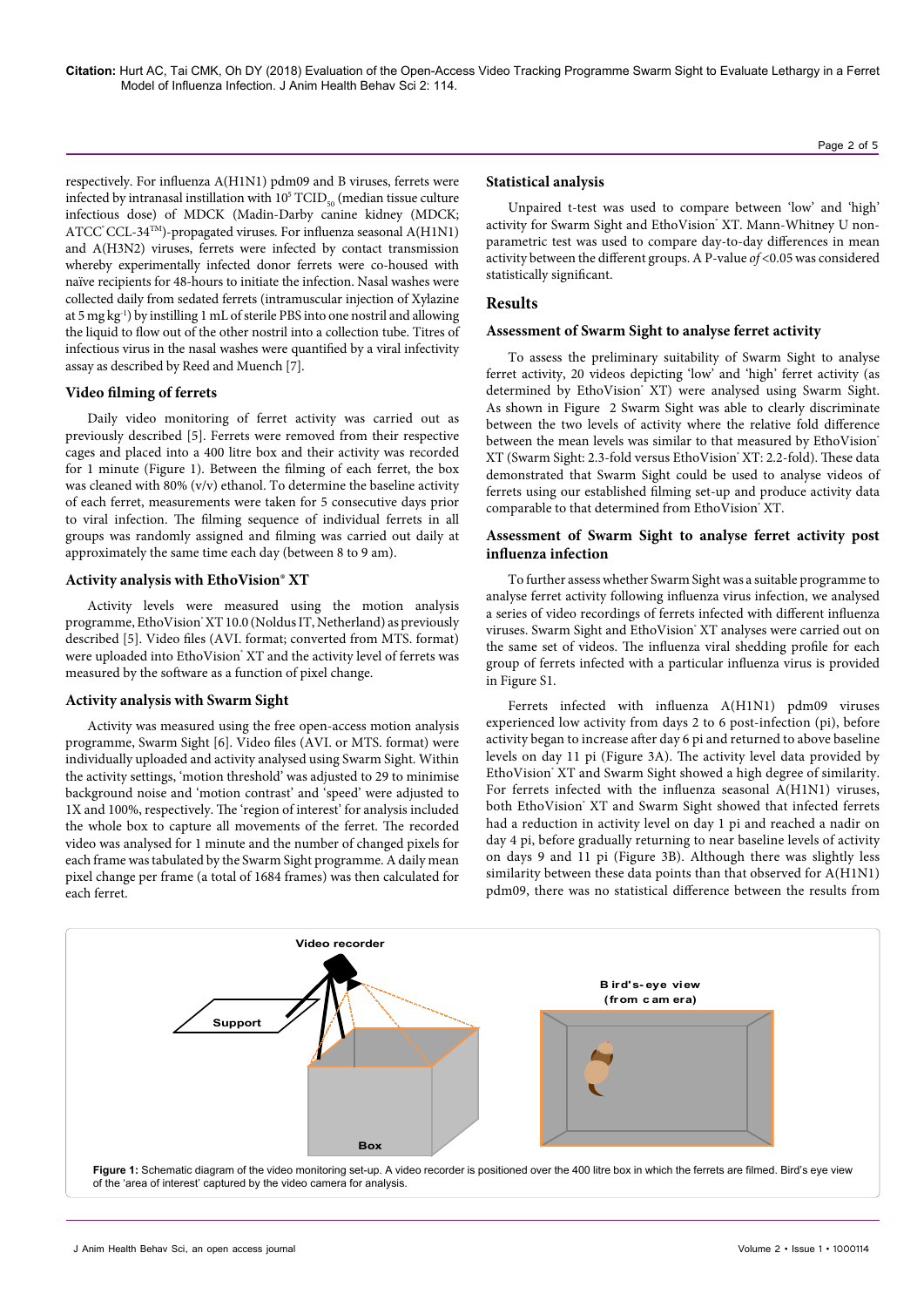**Citation:** Hurt AC, Tai CMK, Oh DY (2018) Evaluation of the Open-Access Video Tracking Programme Swarm Sight to Evaluate Lethargy in a Ferret Model of Influenza Infection. J Anim Health Behav Sci 2: 114.



Figure 2: Assessment of Swarm Sight to analyse ferret activity. Analysis of the videos of ferrets with either 'low' or 'high' activity using (A) EthoVision® XT and (B) SwarmSight. Each data point represent a single video (n = 10/condition). Line represents mean value. 'Low' versus 'high' activity: \*\*\*\* P < 0.0001, unpaired t-test.



the two programmes (Figure 3B). For influenza A(H3N2) infection, data from both Swarm Sight and EthoVision® XT again shared high similarity, showing that infected ferrets had a reduction in activity level from days 1 to 6 pi before returning to near baseline level on day 9 pi (Figure 3C). Ferrets infected with influenza B viruses experienced a reduction in activity level starting from day 1 pi but in contrast to ferrets infected with influenza A virus, the activity of influenza B virus

infected ferrets remained below baseline levels until the end of the experiment (Figure 3D). Activity of ferrets as determined by Swarm Sight was slightly different to that from EthoVision' XT on day 5, 6 and 7 pi, although no statistical differences were detected (Figure 3D). Videos of days with differences in activity between EthoVision' and Swarm Sight were verified visually but no unusual ferret movements were noted.

Page 3 of 5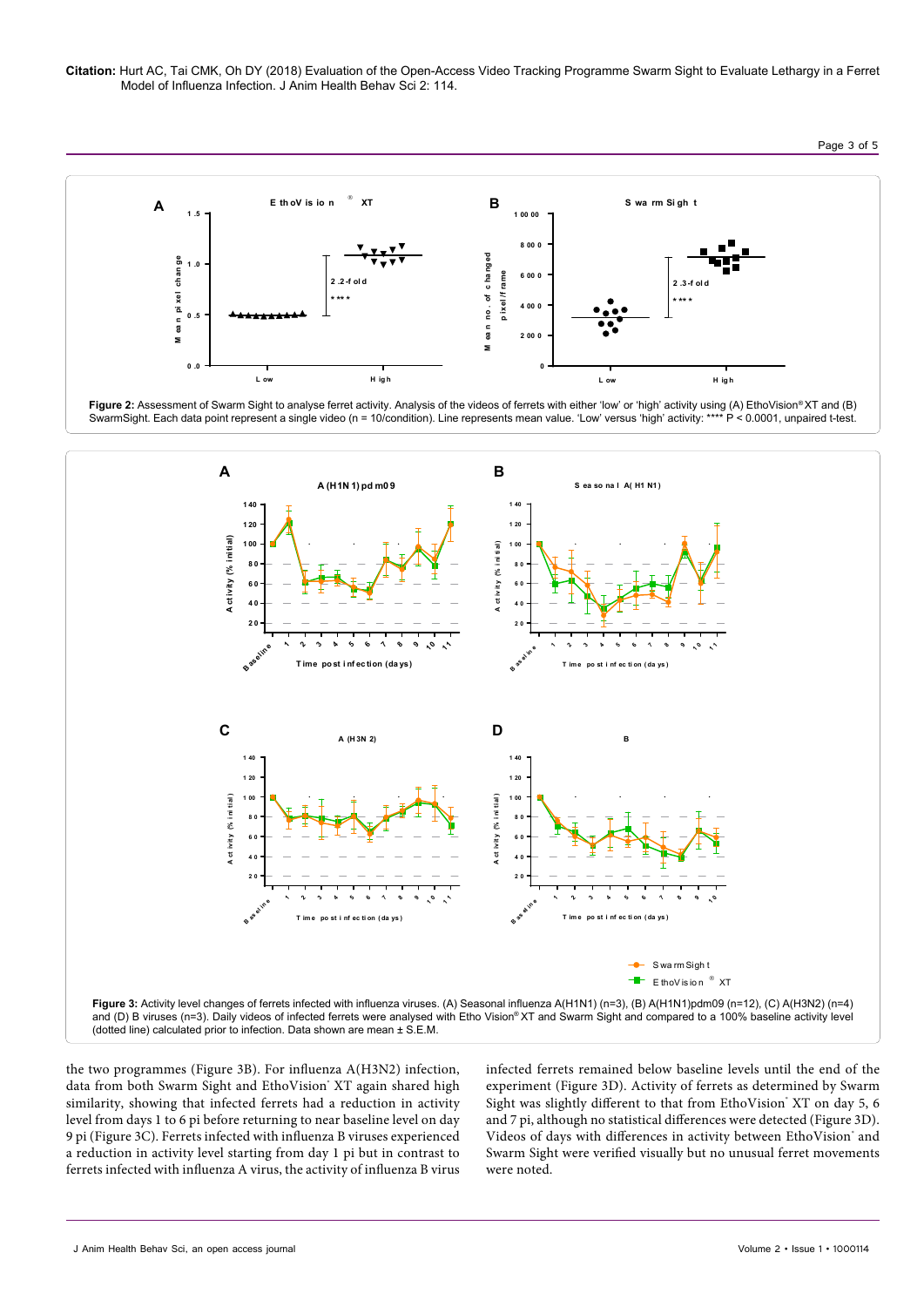# **Discussion and Conclusion**

The introduction of computational analysis allows us to detect and analyse behavioural changes of animals to specific stimuli or pathogens with greater sensitivity. In this study, we evaluated the use of Swarm Sight, a free open-access programme, to analyse ferret activity using our previously described video monitoring set-up [5]. The methodology was originally established using a commercial software programme (EthoVision® XT), however due to the large cost of purchasing the software we were interested in assessing the applicability of a free openaccess software programme, Swarm Sight, as an alternative to analyse ferret activity. Our study revealed that ferret activity data derived from Swarm Sight is highly comparable to that from EthoVision® XT. Although some differences in activity level output for the two programmes were observed on some days, both showed very similar trends, peaks and signs of recovery after influenza virus infections in ferrets. In addition to being a free open-access programme, Swarm Sight is easy to use and requires less training compared to the more sophisticated EthoVision<sup>®</sup> XT software. Importantly, Swarm Sight is also able to analyse videos in different formats taken directly from the video camera (AVI. and MTS.) compared to EthoVision' XT which requires videos to be converted to AVI format for analysis.

Several limitations with Swarm Sight were identified during our comparative analyses of ferret activity using our video monitoring setup (Table 1). Firstly, because batch analysis is not permitted, analysis of a large number of videos becomes a more laborious process. For example, a typical experiment in our facility would involve 20 ferrets filmed for 5 days prior to infection (baseline) and 11 days pi, resulting in a total of 320 videos. Using Swarm Sight, it can take up to 2-3 days of hands-ontime to load and run the videos individually through the programme followed by data compilation. In contrast, analysis is more rapid using EthoVision® XT, which requires only 30 minutes of hands-on-time to load the videos and the analysis process can be run independently over a 24 hour period using pre-set parameters. Secondly, unlike EthoVision® XT, parameters such as time frame and frame rate cannot be adjusted in Swarm Sight which limits standardisation between video analyses. Additionally, manipulation of the 'area of analysis' is greatly limited in Swarm Sight compared to EthoVision' XT, where the latter allows users to more accurately define the area in which the activity levels will be measured. Additional analyses which are useful features of EthoVision® XT, such as heat-map visualisation of activity or measuring distance travelled by the ferret are also not available in the version of Swarm Sight used in this study. Given that Swarm Sight is open-access and simple to use, it is more suitable for studies involving fewer ferrets or for laboratories beginning to do this sort of analysis. However, for larger scale experiments, researchers may still want to opt for the ease and additional features of EthoVision' XT.

To date, manual observation is the most widely used method for measuring ferret activity in influenza infection studies [8-10]. However, this method requires trained personnel to detect subtle changes in ferret activity, which can be particularly difficult in ferrets infected with seasonal human influenza viruses, which generally cause a mild disease. For example, Huang et al. [9] used manual scoring and reported no significant differences in ferret activity between seasonal A(H1N1), A(H1N1) pdm09, A(H3N2) and B influenza virus infections. However, using the video monitoring method and analysing videos with EthoVision<sup>®</sup> XT and Swarm Sight, we were able to identify clear reductions in activity for all ferrets, infected with influenza viruses. Of the four influenza types/subtypes analysed, seasonal A(H1N1) virus caused the greatest reduction in ferret activity of 70% on day 4 pi, compared to 60% on day 8 pi for influenza B, 50% on day 6 pi for A(H1N1) pdm09 and 37% on day 8 pi for A(H3N2) viruses. Nonetheless, we only assessed a single virus for each subtype and thus careful interpretation is warranted as the data may not be a representative for the respective subtypes. Also of interest was that ferrets infected with influenza B virus showed an extended period of decreased activity levels compared to influenza A viruses. Currently, available data on the effect of influenza B viruses on lethargy are limited, thus our preliminary findings warrant further study with other influenza B viruses, in particular viruses from both the B/ Yamagata- and B/Victoria-lineages to see if this finding is consistent of all influenza B viruses. From an animal welfare perspective, video monitoring can also be a more definitive way to monitor changes in animal activity in conjunction with other parameters such as weight loss, temperature, hydration level and overall body condition. Not only does it better inform researchers and veterinarians on the overall well-being of animals on trial, but the video data can be stored for retrospective analyses to improve animal/experimental recording.

Overall, the video monitoring method is a more sensitive methodology than manual observation for determining the activity level changes in ferrets infected with influenza viruses. As lethargy is

| <b>Features</b>                  |                                                                                                                                                                     | SwarmSight                                      | EthoVision <sup>®</sup> XT                                                               |
|----------------------------------|---------------------------------------------------------------------------------------------------------------------------------------------------------------------|-------------------------------------------------|------------------------------------------------------------------------------------------|
| <b>Accessibility/Cost</b>        |                                                                                                                                                                     | Open-access<br>(Free)                           | Commercial product (~USD\$5850)                                                          |
| Easy to use                      |                                                                                                                                                                     | Yes                                             | Yes                                                                                      |
| <b>Batch analysis</b>            |                                                                                                                                                                     | <b>No</b>                                       | Yes                                                                                      |
| Ability to customise<br>analysis | Time range of analysis <sup>a</sup>                                                                                                                                 | No                                              | Yes                                                                                      |
|                                  | Area of interest <sup>b</sup>                                                                                                                                       | Single setting: Rectangle                       | Multiple settings: Rectangle, open- and closed-<br>polyline, ellipse, three-point circle |
|                                  | Adjustment of frame rate <sup>c</sup>                                                                                                                               | <b>No</b>                                       | Yes                                                                                      |
|                                  | Heat-map                                                                                                                                                            | No.                                             | Yes                                                                                      |
|                                  | Other measurements (e.g. distance moved)                                                                                                                            | No                                              | Yes                                                                                      |
|                                  | Ability to save video files in a designated folder                                                                                                                  | No.                                             | Yes                                                                                      |
| Video format required            |                                                                                                                                                                     | Ability to analyse both AVI. And<br>MTS. Format | Videos must be converted to AVI. Format                                                  |
|                                  | a Analysis can be programmed to start, pause or terminate at specific time-points of a video<br><b>Specific regions of the video to be included in the analysis</b> |                                                 |                                                                                          |

c Frame rate of videos can be adjusted and specified for analysis

**Table 1**: Feature comparison between SwarmSight and EthoVision® XT.